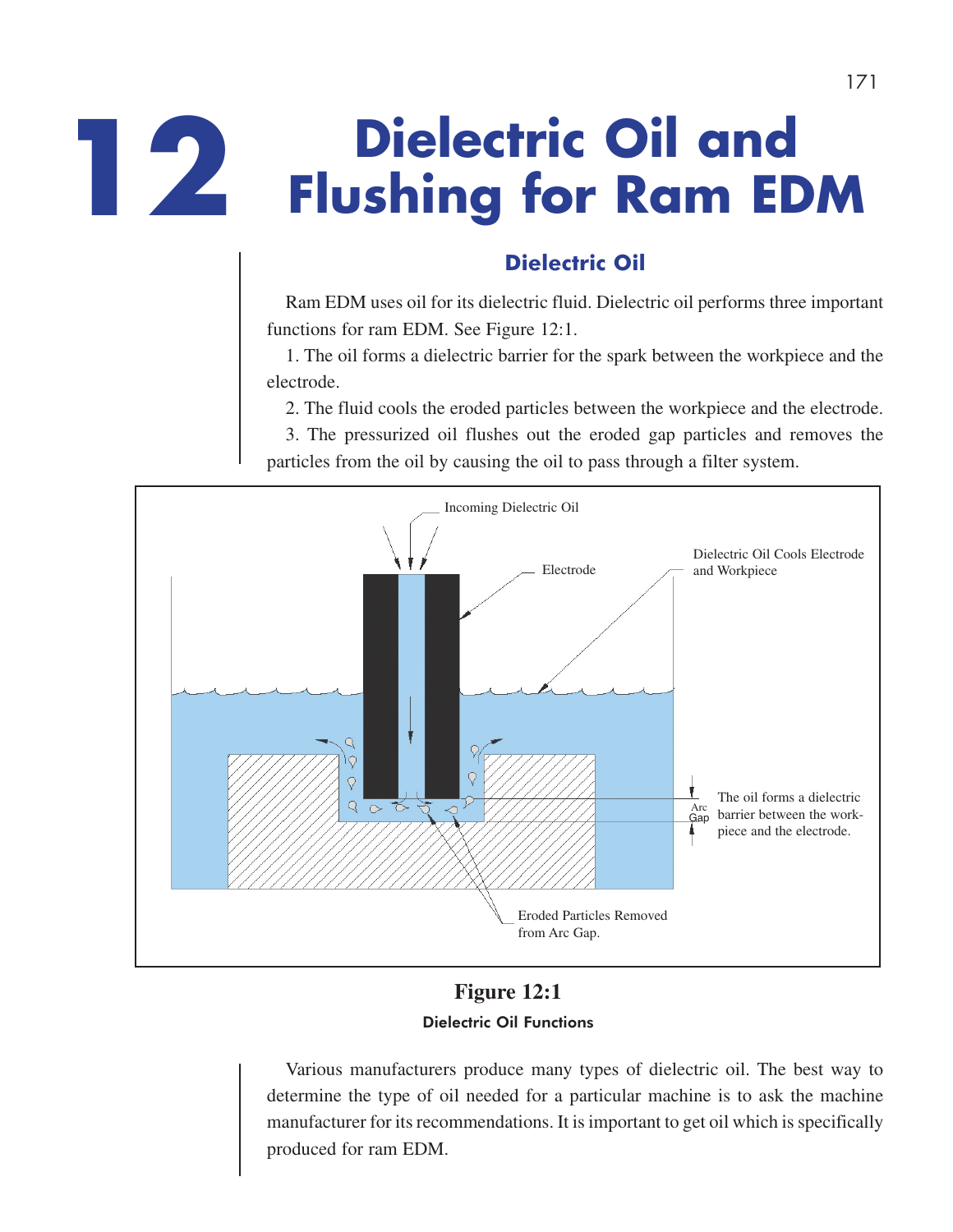## **Coolant System**

EDM creates sparks in the gap with sufficient energy to melt the material. The resulting heat is transferred into the oil. Oil loses its efficiency when it reaches 100° F (38° C). Controlling this heat is essential to ensure accuracy and efficient cutting. Therefore, it is best to have a coolant system to maintain a proper temperature.

## **Flash Point**

Oil will ignite at certain temperatures. The ignition temperature is called "flash point." This is especially important when doing heavy cutting, because the oil may get so hot that it reaches its flash point. Even though some oils have a flash point of 200 $\degree$  F (93 $\degree$  C) and higher, it is unsafe to use oil over 165 $\degree$  F (74 $\degree$  C). Precautions need to be taken to prevent the oil from reaching its flash point. Some machines are equipped with a fire suppression system that is controlled by an infrared scanner.

## **Flushing**

## **A. Proper Flushing**

The most important factor in EDM is to have proper flushing. There is an old saying among EDMers: "There are three rules for successful EDMing: flushing, flushing, and flushing."

Flushing is important because eroded particles must be removed from the gap for efficient cutting. Flushing also brings fresh dielectric oil into the gap and cools the electrode and the workpiece. The deeper the cavity, the greater the difficulty for proper flushing.

Improper flushing causes erratic cutting. This, in turn, increases machining time. Under certain machining conditions, the eroded particles attach themselves to the workpiece. This prevents the electrode from cutting efficiently. It is then necessary to remove the attached particles by cleaning the workpiece.

The danger of arcing in the gap also exists when the eroded particles have not been sufficiently removed. Arcing occurs when a portion of the cavity contains too many eroded particles and the electric current passes through the accumulated particles. This arcing causes an unwanted cavity or cavities which can destroy the workpiece. Arcing is most likely to occur during the finishing operation because of the small gap that is required for finishing. New power supplies have been developed to reduce this danger.

#### **B. Volume, Not Pressure**

Proper flushing depends on the volume of oil being flushed into the gap, rather than the flushing pressure. High flushing pressure can also cause excessive electrode wear by making the eroded particles bounce around in the cavity. Generally, the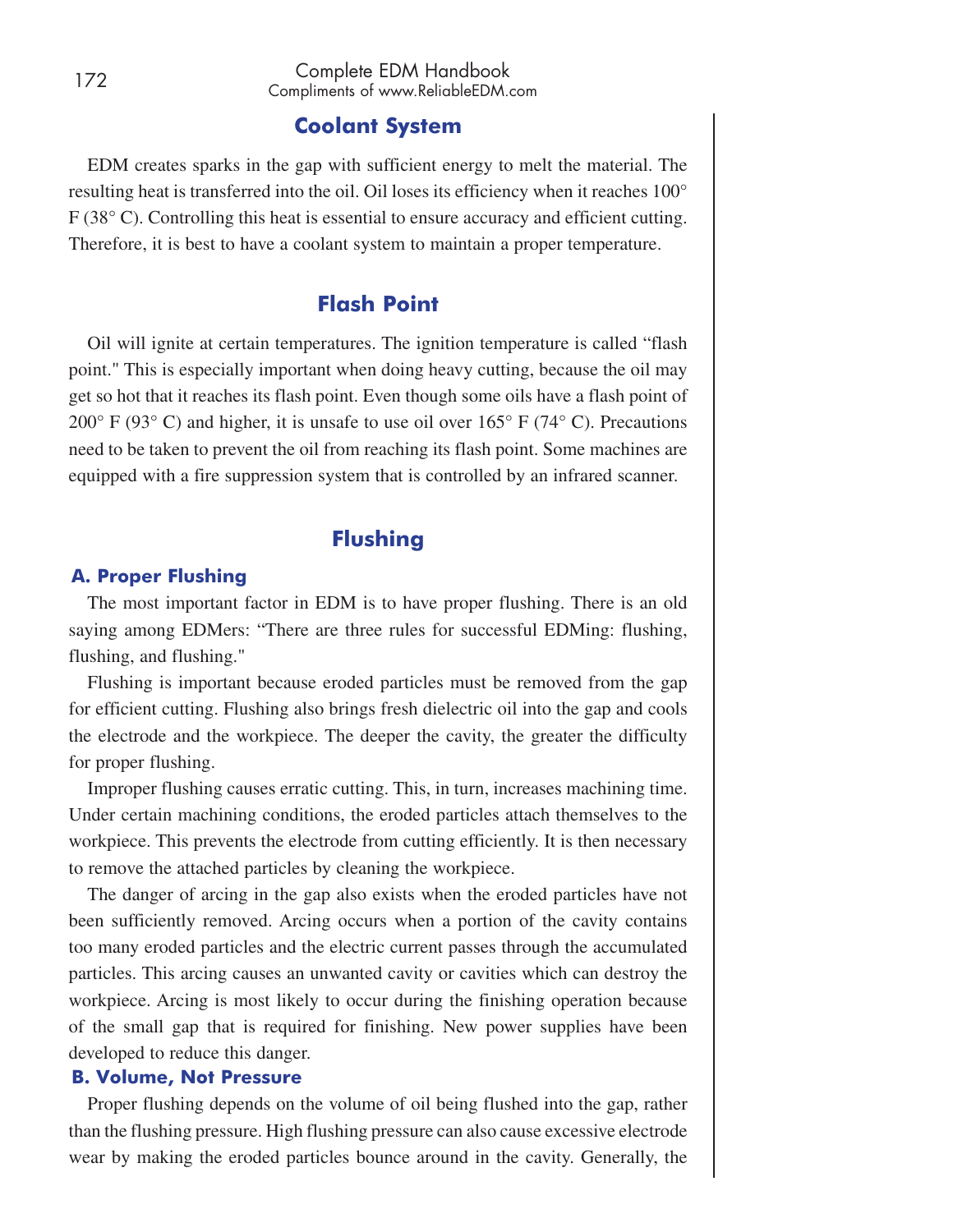ideal flushing pressure is between 3 to 5 psi. (.2 to .33 bars).

Efficient flushing requires a balance between volume and pressure. Roughing operations, in which there is a much larger arc gap, require high volume and low pressure for the proper oil flow. Finishing operations, in which there is a small arc gap, requires higher pressure to ensure proper oil flow.

Often, flushing is not a problem in a roughing cut because there is a sufficient gap for the coolant to flow. Flushing problems usually occur during finishing operations. The smaller gap makes it more difficult to achieve the proper oil flow to remove the eroded particles.

## **C. Types of Flushing**

There are four types of flushing: pressure, suction, external, and pulse flushing. Each job needs to be evaluated to choose the best flushing method.

## **1. Pressure Flushing**

Pressure flushing, also called injection flushing, is the most common and preferred method for flushing. One great advantage of pressure flushing is that the operator can see the amount of oil that is being used for flushing. With pressure gauges, this method of flushing is simple to learn and use.

## a. Pressure Flushing through Electrode

Pressure flushing may be performed in two ways: through the electrode (Figure 12:2) or through the workpiece.



Pressure Flushing through Electrode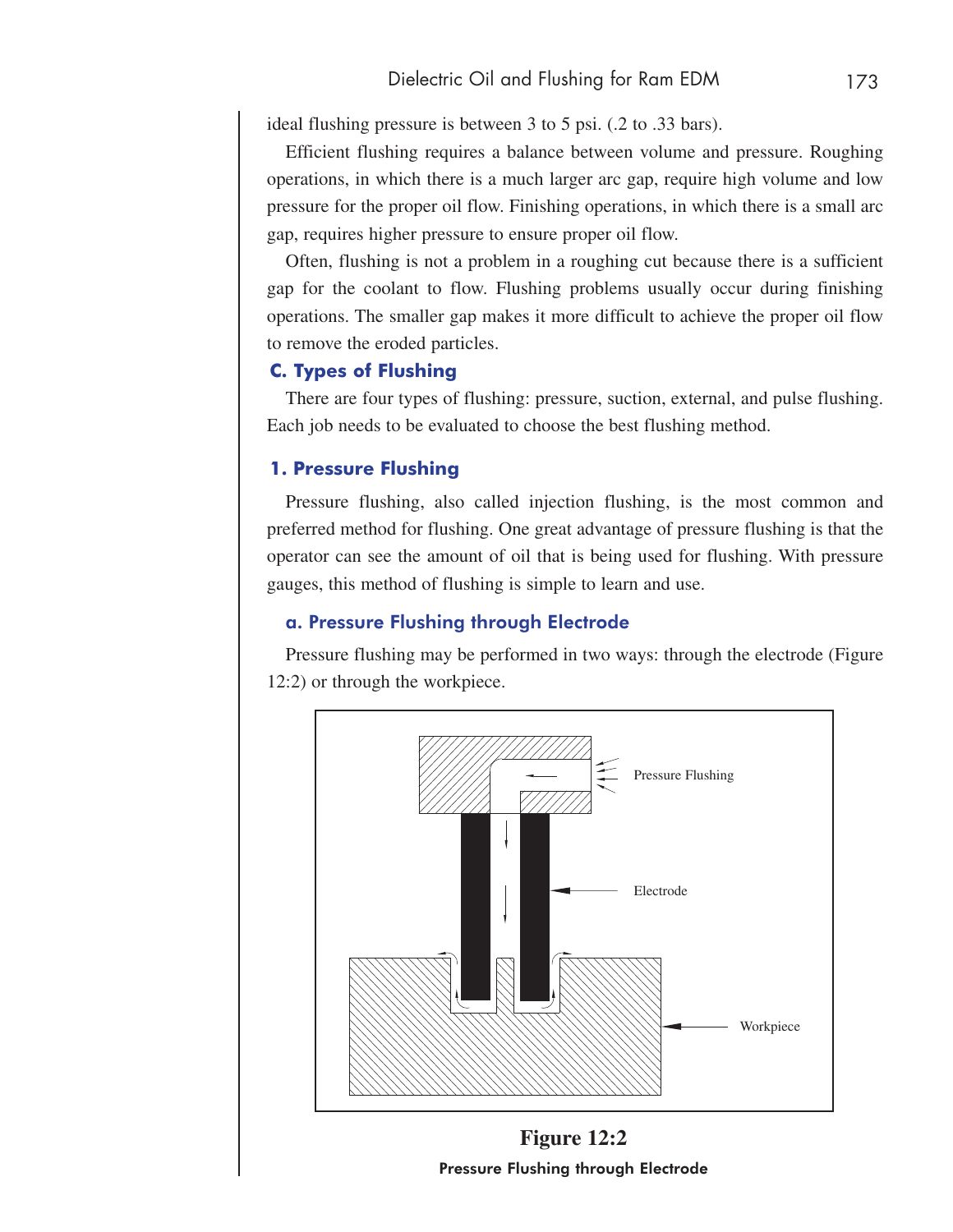## <sup>174</sup> Complete EDM Handbook Compliments of www.ReliableEDM.com

With pressure flushing, there is the danger of a secondary discharge. Since electricity takes the path of least resistance, secondary discharge machining can occur as the eroded particles pass between the walls of the electrode and the workpiece, as presented in Figure 12:3. This secondary discharge can cause side wall tapering. Suction flushing can prevent side wall tapering.





## **b. Pressure Flushing through Workpiece**

Pressure flushing can also be done by forcing the dielectric fluid through a workpiece mounted over a flushing pot. See Figure 12:4. This method eliminates the need for holes in the electrode.



**Figure 12:4** Pressure Flushing through Workpiece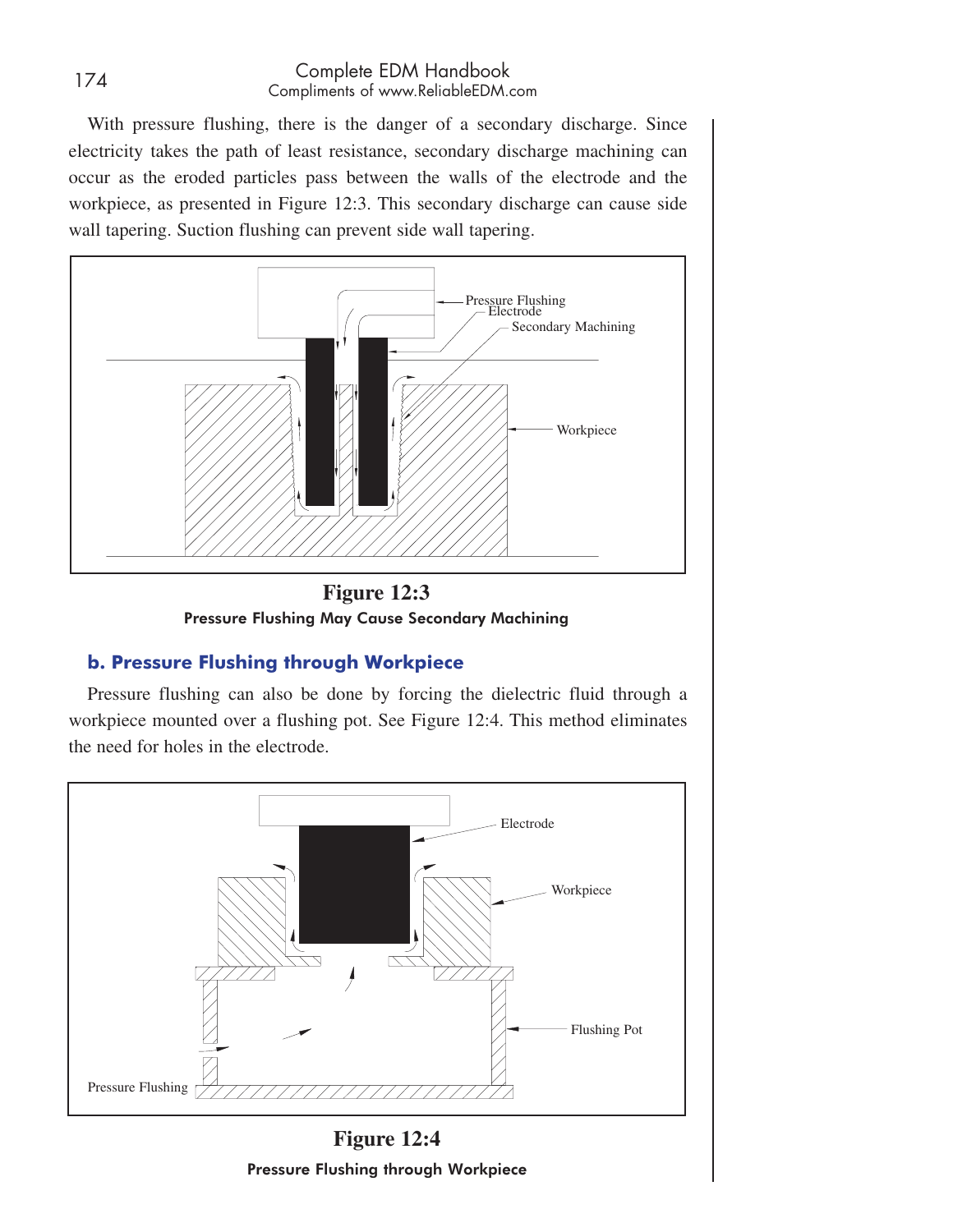# **2. Suction Flushing**

Suction or vacuum flushing can be used to remove eroded gap particles. Suction flushing can be done through the electrode, as in Figure 12:5, or through the workpiece, as in Figure 12:6.



Suction Flushing through Workpiece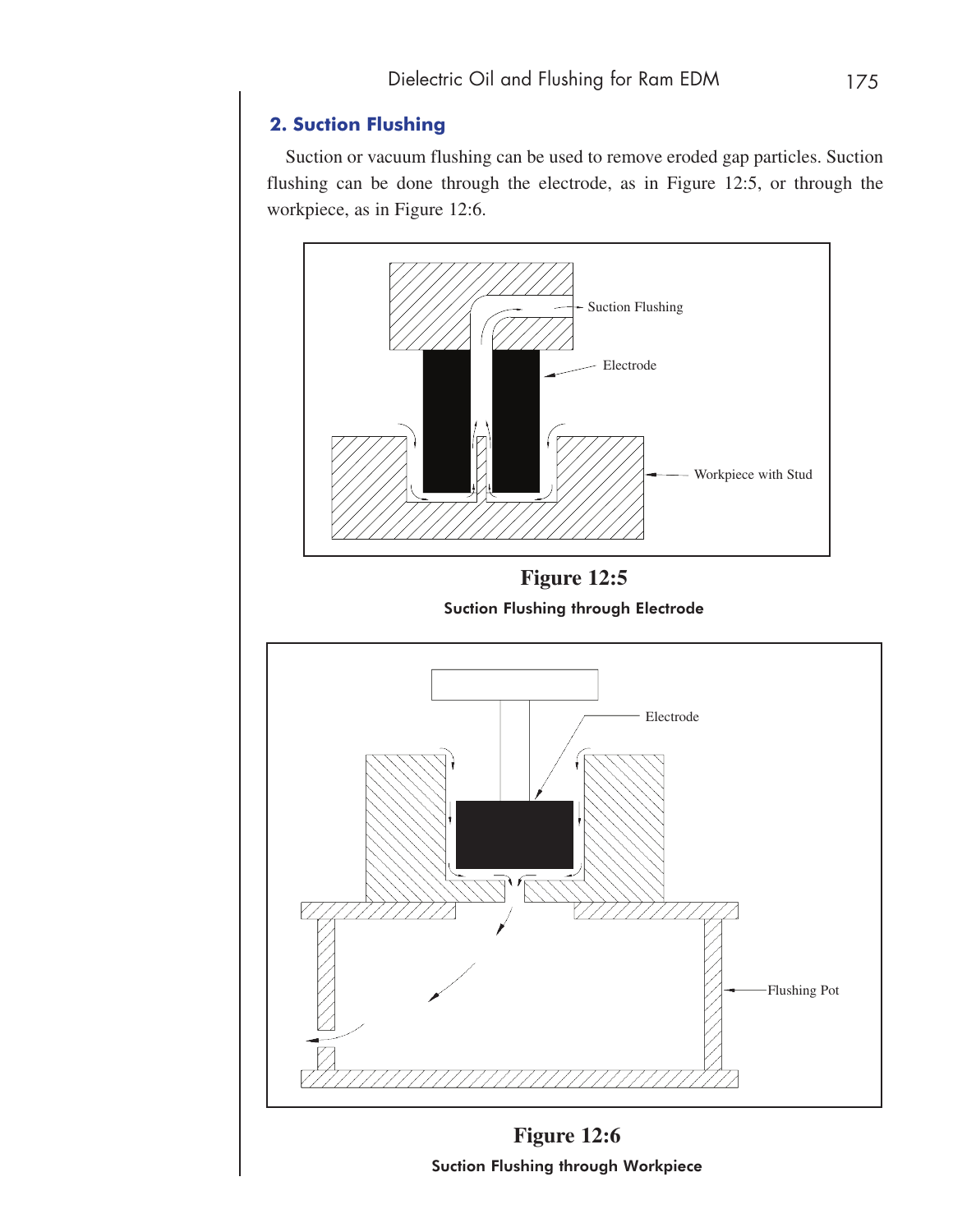## <sup>176</sup> Complete EDM Handbook Compliments of www.ReliableEDM.com

Suction flushing minimizes secondary discharge and wall tapering. Suction flushing sucks oil from the worktank, not from the clean filtered oil as in pressure flushing. For suction cutting, efficient cutting is best accomplished when the work tank oil is clean.

A disadvantage of suction flushing is that there is no visible oil stream as with pressure flushing. Also, gauge readings are not always reliable regarding the actual flushing pressure in the gap.

A danger of suction flushing is that gases may not be sufficiently removed, this can cause the electrode to explode. In addition, the created vacuum can be so great that the electrode can be pulled from its mount, or the workpiece pulled from the magnetic chuck.

## **3. Combined Pressure and Suction Flushing**

Pressure and suction flushing can be combined. They are often used for molds with complex shapes. This combination method allows gases and eroded particles in convex shapes to leave the area and permit circulation for proper machining.

## **4. Jet Flushing**

Jet or side flushing is done by tubes or flushing nozzles which direct the dielectric fluid into the gap, as shown in Figure 12:7. Pulse flushing is usually used along with jet flushing.



**Figure 12:7** Jet Flushing Using Multiple Flushing Nozzles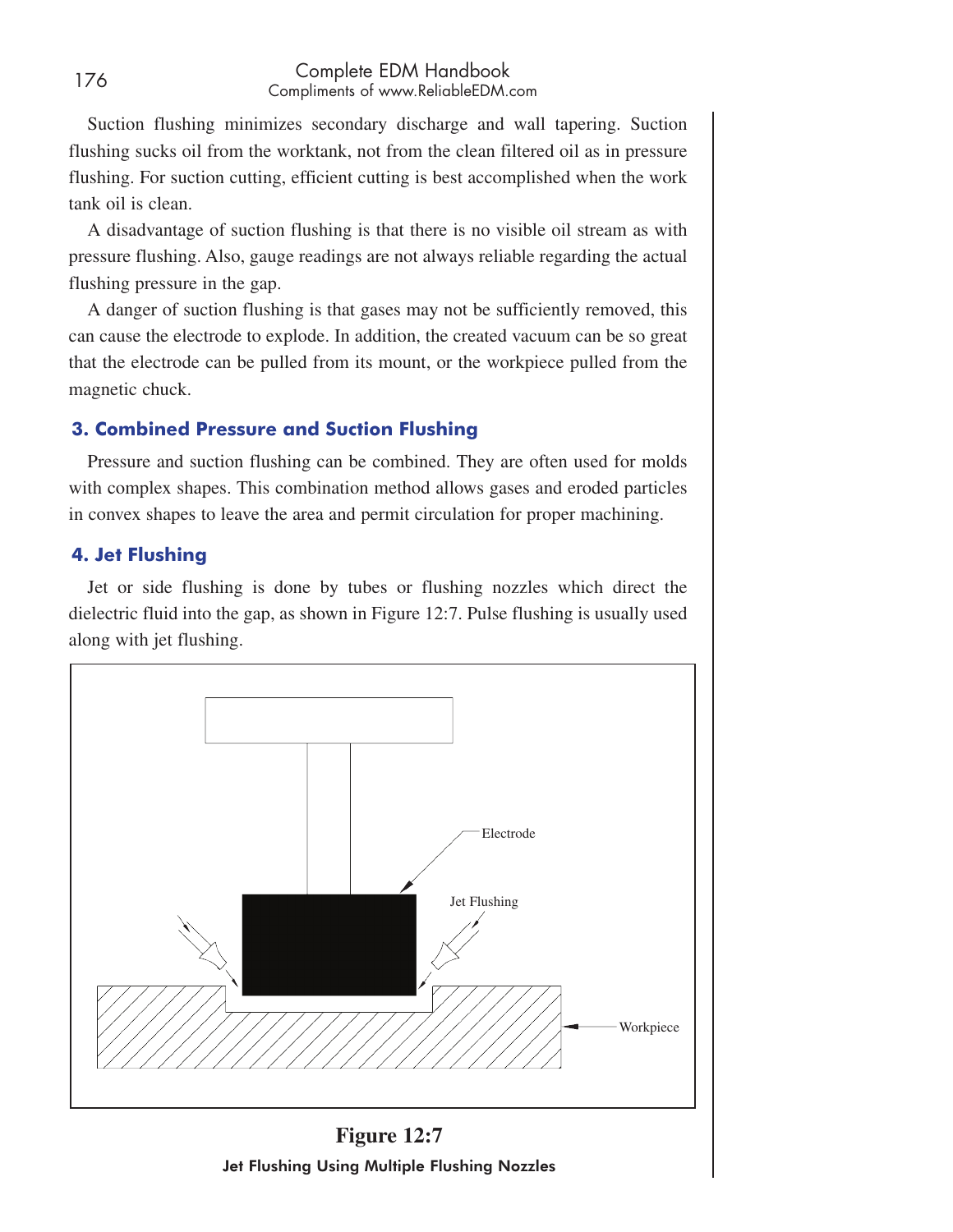# **5. Pulse Flushing**

Three types of pulse flushing are:

- a. Vertical flushing: the electrode moves up and down.
- b. Rotary flushing: the electrode rotates.
- c. Orbiting flushing: the electrode orbits.

# **a. Vertical Flushing**

In vertical flushing, the electrode moves up and down in the cavity. This up and down motion causes a pumping action which draws in fresh dielectric oil. Many machines are now equipped with jump control which causes the electrode to jump rapidly in and out of the cavity which aids in flushing out the eroded particles. See Figure 12:8.



**Figure 12:8** Vertical Flushing: Electrode Moves Up and Down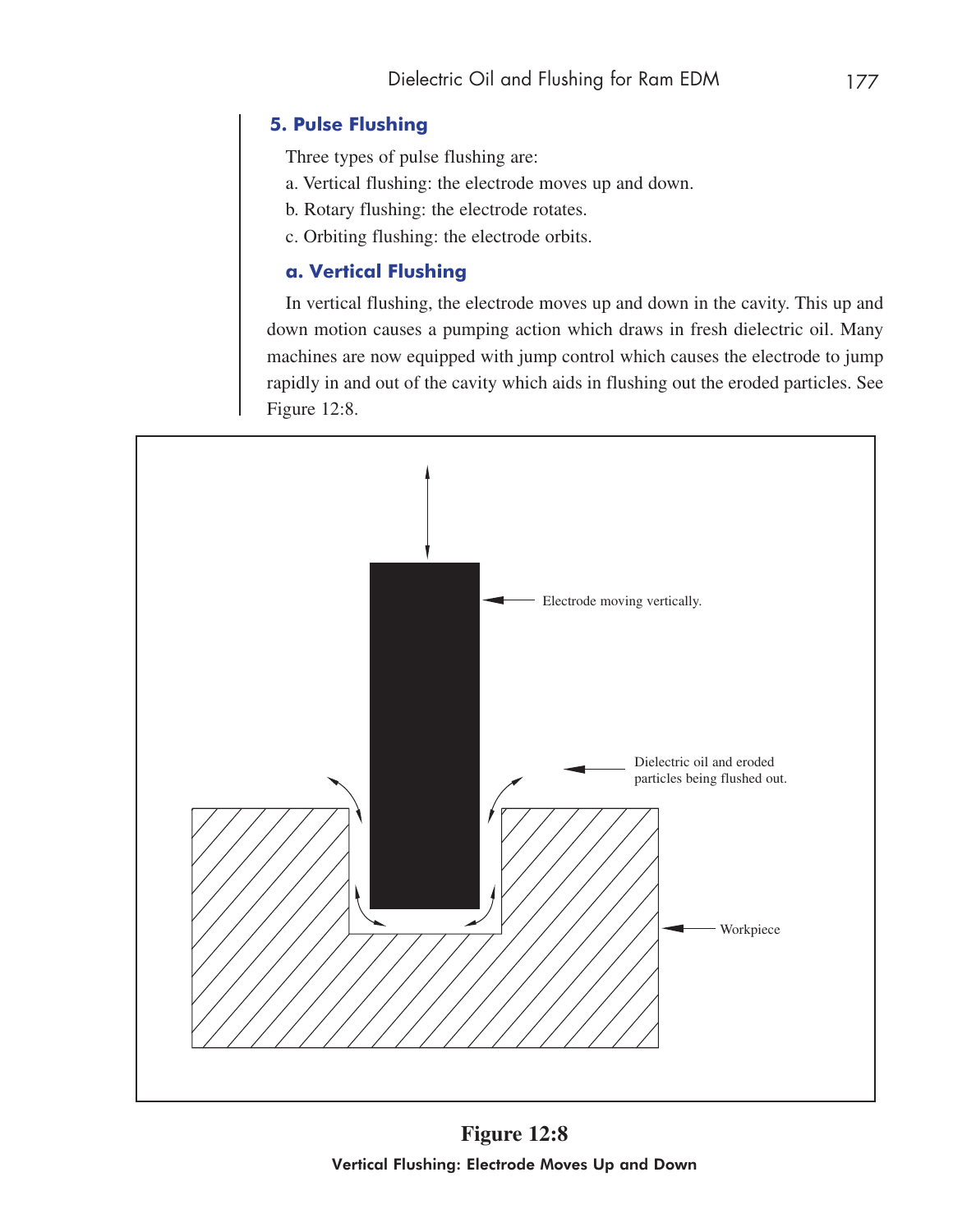Since many of the new machines have rapid pulse, or high speed jump machining, thin ribs can be easily EDMed, as shown in Figure 12:9.



**Figure 12:9**

Pulse Machining with Thin Electrodes

## **b. Rotary Flushing**

In rotary flushing, the electrode rotates within the cavity, as in Figure 12:10. Rotating the electrode aids in flushing out the EDM particles from the cavity.



**Figure 12:10** Rotary Flushing: Electrode Rotates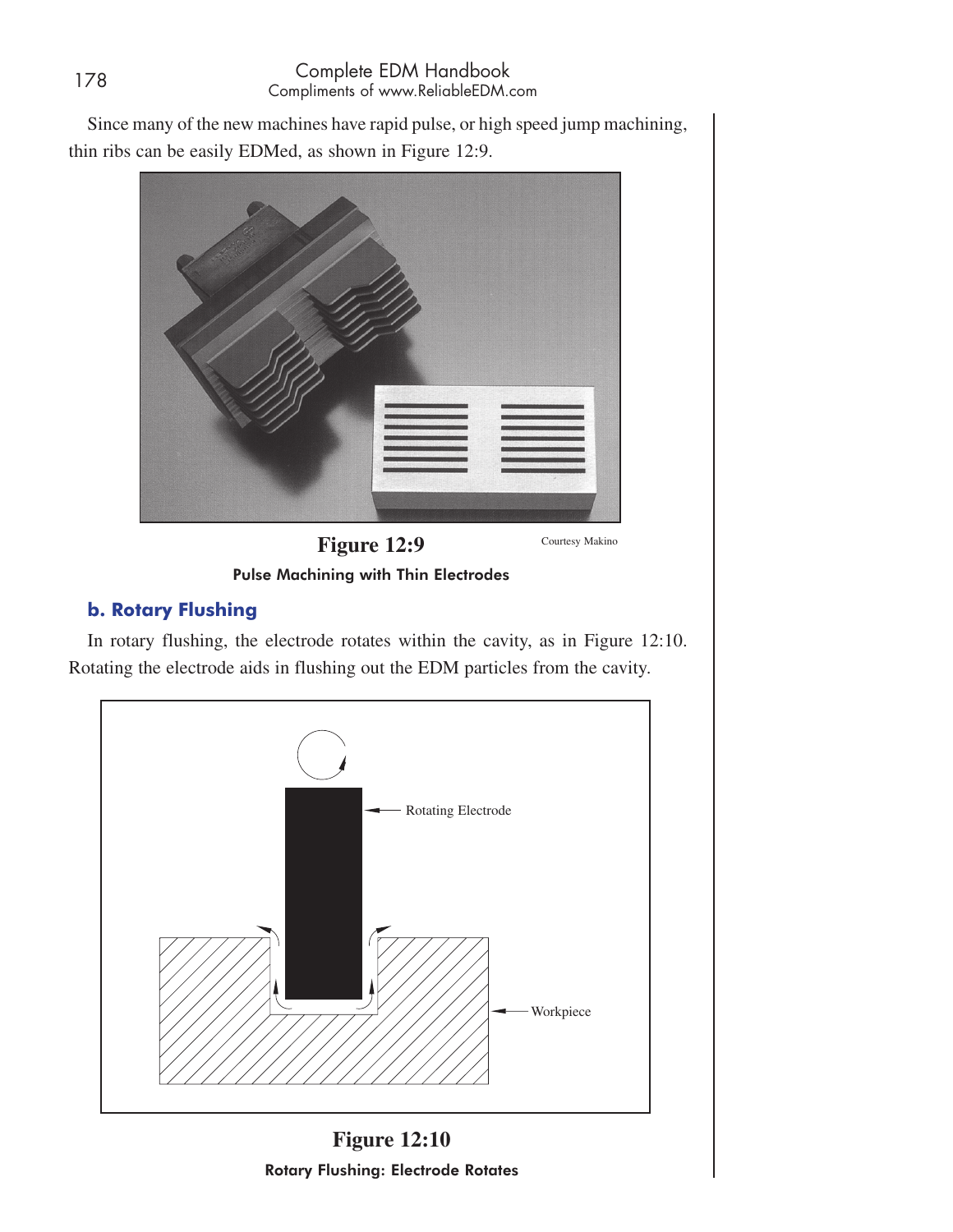For small round electrodes, manufacturers make multiple cavities in these electrodes to aid in flushing. This is a very efficient method of producing holes without a stud. See Figure 12:11.



**Figure 12:11** Electrode with Multiple Cavities for Rotary EDMing

# c. Orbiting Flushing

Orbiting an electrode in a cavity allows the electrode to mechanically force the eroded particle from the cavity, as pictured in Figure 12:12.



**Figure 12:12** Orbiting Flushing: The Electrode Orbits in Workpiece